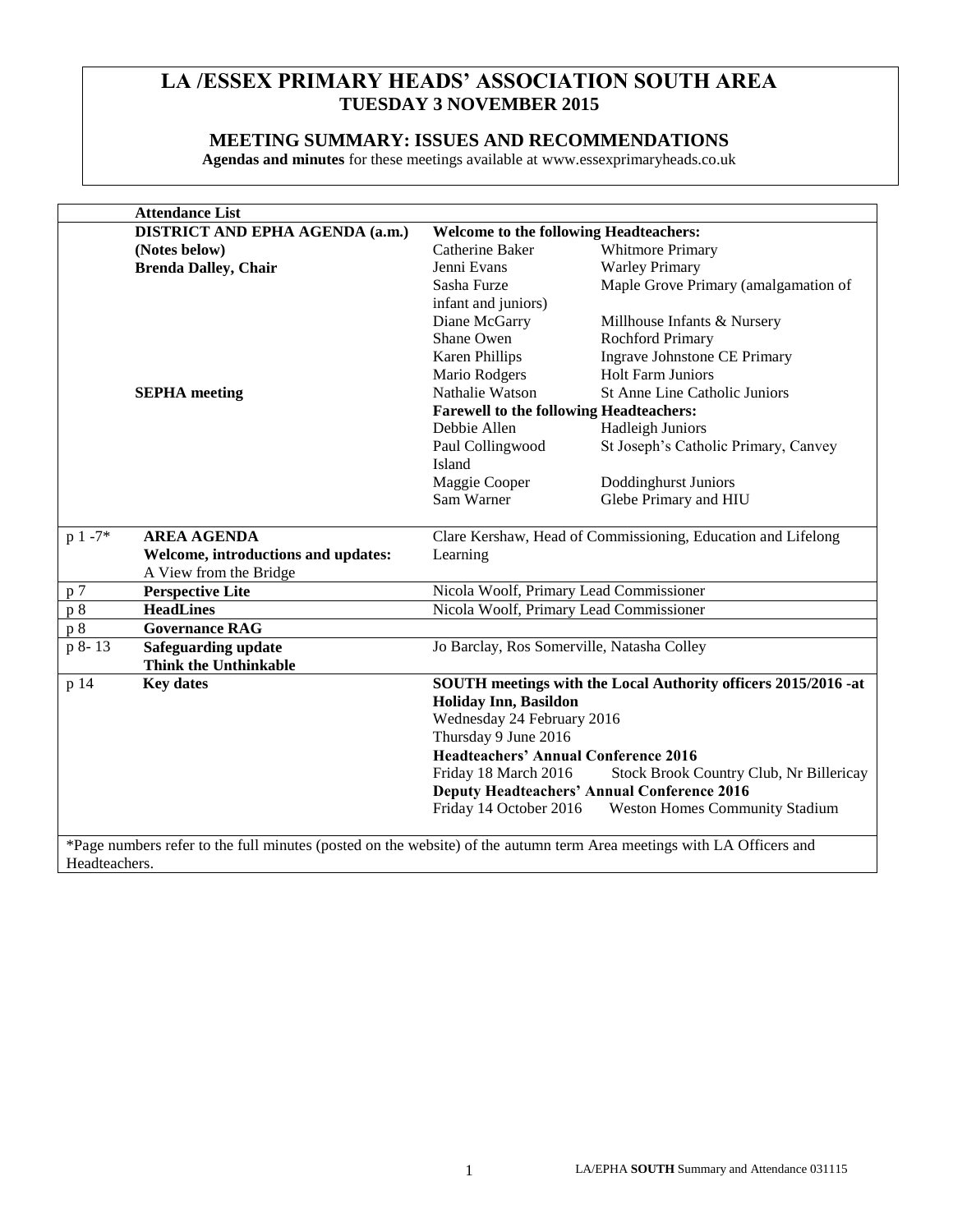# **LA /ESSEX PRIMARY HEADS' ASSOCIATION SOUTH AREA DISTRICT AND AREA MEETING TUESDAY 3 NOVEMBER 2015 ATTENDANCE**

#### **Basildon/Billericay/Wickford Debbie Allen** Hadleigh Juniors **Propose I** Debbie Allen

Pav Saunders SEC (South) Pippa Shukla **Down Hall Primary**<br>
Tayla Johnson **ECC Communications** Lou Reck Down Hall Primary Michelle Feniche SEC (South)

Catherine Baker Whitmore Primary Nicky Barrand Cherry Tree Primary Dominic Carver South Benfleet Primary Elizabeth Benjeddi South Green Juniors Paul Collingwood St Joseph's Catholic Primary Sharon Branch Sunnymede Juniors Brenda Dalley Hadleigh Infant & Nursery Jennifer Brizman Northlands Juniors Emma Dawson Thundersley Primary Luke Bulpett Kingswood Primary Andy Douglas Riverside Primary<br>
Jean Clark Ghyllgrove Infants Melissa Eades Sunnymede Infants Jean Clark Ghyllgrove Infants Melissa Eades<br>
Lyn Corderov Grange Primary Richard Green Lyn Corderoy Grange Primary Richard Green Grove Wood Primary Tony Cosans Montgomerie Primary Helen King Kents Hill Infants Lincewood Primary Robin Goodier Holt Farm Infants Jo Farrow Greensted Infants & Nursery Melissa Heatherson Hockley Primary Sasha Furze Maple Grove Primary Nikki Kadwill Jotmans Hall Primary Melanie Gaskin Greensted Juniors Ann Matthews Canvey Island Infants Sue Jackson Lee Chapel Primary | Hannah Nash Kents Hill Juniors Kerry Jones **The Phoenix Primary** Hayley O'Dea Great Wakering Primary John Peoples St Peter's Catholic Primary Kath Sansom Wyburns Primary Tania Perry Kingston Primary Gary Soars Edward Francis Primary Harriet Phelps-Knights Janet Duke Primary Marion Still Barling Magna Primary Cristina Portoles Laindon Park Primary Anne-Marie Taylor St Katherine's CE Primary Damian Pye Great Berry Primary Karen Tucker Canvey Juniors Christine Redpath The Robert Drake Primary Dave Walton Woodham Ley Primary Debbie Rogan Wickford CE Infants Sam Warner Glebe Primary Angela Russell St Anne Line Catholic Infants **Brentwood** Angela Savill **Bardfield Primary** Karen Andrews-Close Blackmore Primary Alison Waite **Hilltop Juniors** Nera Butcher Hogarth Primary

Lesley Howes Schools Facilitator Shelagh Harvey Ingatestone Infants Alina Clay Stock CE Primary Ingrid Nicholson Doddinghurst Infants

Clare Kershaw Head of Commissioning Neil Taggart Ingatestone & Fryerning Juniors Lisa Fergus Lead Strategic Commissioner S | Helen Craig Downham CE Primary Maz Norman SEC (South) **Apologies** Nicola Woolf **Lead Strategic Commissioner W** Diane McGarry Millhouse Infants

**ECC Communications** Vanessa Hockley **ECC Schools Local Offer** Natasha Colley **EP Service** EP Service Jo Barclay **Safeguarding Adviser** Ros Somerville EP Service

# **Present Rochford/Rayleigh/Castle Point/Canvey Island**

**In Attendance Jenni Evans** Warley Primary

Karen MacKenzie **Hilltop Infants** Paul Parascandolo Our Lady of Ransom Cath Primary Daren Partridge Leigh Beck Juniors Lorna Pigram St Nicholas/Canewdon Primaries

Clare Branton Willowbrook Primary Margaret Cooper Doddinghurst Juniors Pam Langmead EPHA Professional Officer Wayne Harris Long Ridings Primary Geoff Mangan Schools Facilitator Bozena Laraway St Helen's Catholic Juniors Dean Moran St Thomas of Canterbury CE Juniors Bernadette Rossiter St Joseph the Worker Catholic Pri **LA Officers Louise Putt** Bentley St Pauls CE Primary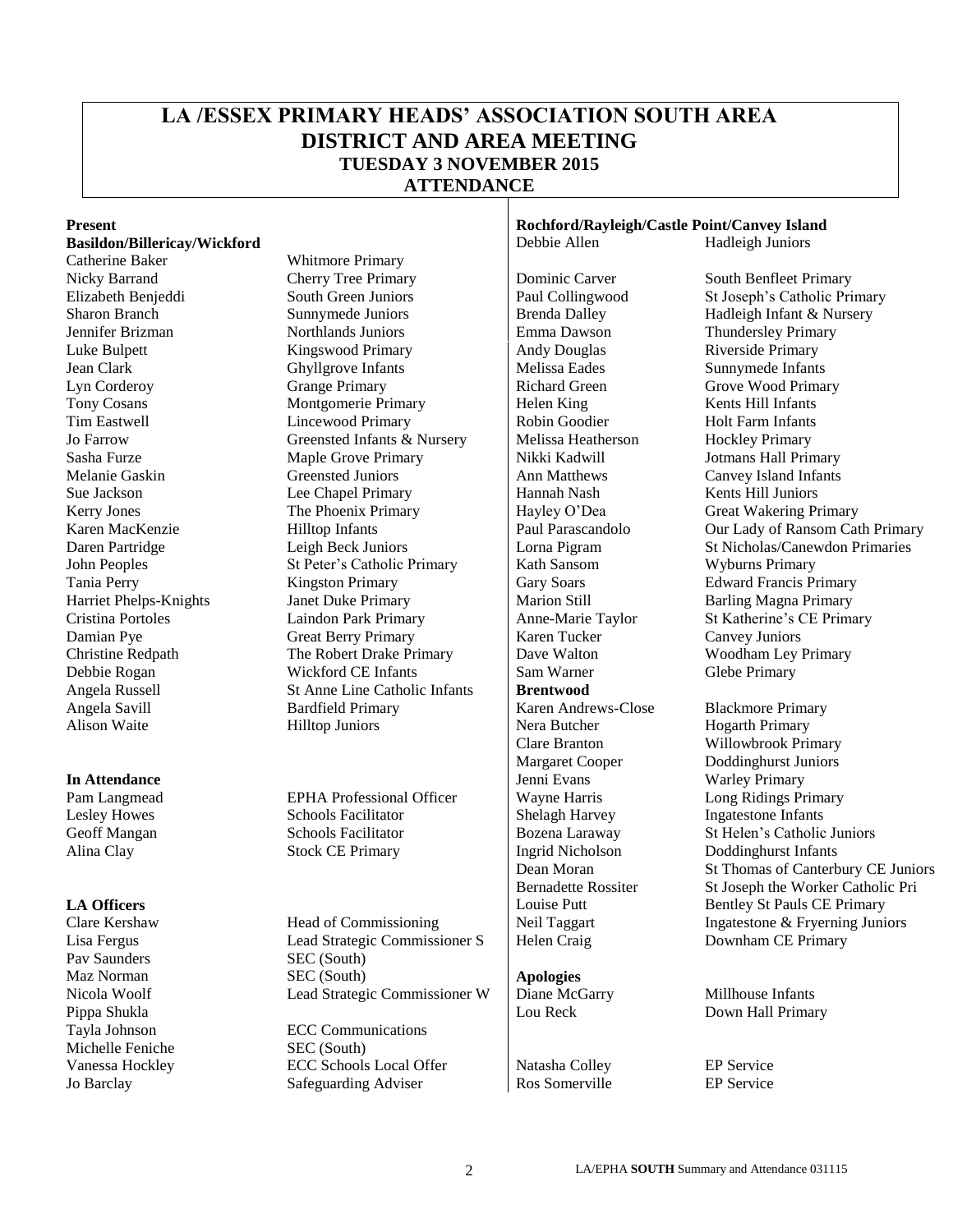Note: If your attendance or apologies have not been noted please contact the EPHA Professional Officer at [pam@langmead.me.uk](mailto:pam@langmead.me.uk) for amendment.

## **SOUTH EPHA MEETING MINUTES 3 November 2015**

#### **1. WELCOME AND INTRODUCTIONS**

Brenda Dalley, Chair of SEPHA, welcomed headteachers to the district and area meeting.

### **a) Welcome to the following Headteachers, new in post in South schools:**

| Catherine Baker       | <b>Whitmore Primary</b>                                  |
|-----------------------|----------------------------------------------------------|
| Jenni Evans           | <b>Warley Primary</b>                                    |
| Sasha Furze           | Maple Grove Primary (amalgamation of infant and juniors) |
| Diane McGarry         | Millhouse Infants & Nursery                              |
| Shane Owen            | <b>Rochford Primary</b>                                  |
| <b>Karen Phillips</b> | Ingrave Johnstone CE Primary                             |
| Mario Rodgers         | <b>Holt Farm Juniors</b>                                 |
| Nathalie Watson       | St Anne Line Catholic Juniors                            |

## **b) Farewell to the following Headteachers:**

| Debbie Allen     | <b>Hadleigh Juniors</b>                     |
|------------------|---------------------------------------------|
| Paul Collingwood | St Joseph's Catholic Primary, Canvey Island |
| Maggie Cooper    | Doddinghurst Juniors                        |
| Sam Warner       | Glebe Primary and HIU                       |

#### **2. SEPHA UPDATE**

#### **a) Recruitment and retention survey**

The recruitment and retention of staff is always a priority for schools, but local and national reports suggest that recruitment of school leaders and teachers is becoming more and more challenging. EPHA is conducting a survey to help and inform a strategy for Essex and headteachers were asked for their input at the meeting.

It was noted that the EPHA Professional Officer will collate the responses from all four area meetings and will create a report. This information will be shared at the LA/ Headteacher Associations' meeting on Monday 23 November and the report circulated to all EPHA members.

### **b) EPHA Annual General Meeting**

The AGM took place on 13 October 2015 and was attended by 34 headteachers**.**  Harriet Phelps-Knights was re-elected as EPHA Chair and Nick Hutchings as EPHA Vice-Chair.

It was confirmed that, following approval at the Schools Forum on 14 October, EPHA will be subsidised in the next financial year (2016/17) by top-slicing £320 per school from the primary DSG This was agreed by primary-phase headteachers at the meetings in June. There will no longer be a need to collect subscriptions from each school and so it was agreed that after this financial year there will no longer be area treasurers or area bank accounts. The EPHA constitution and financial regulations were altered to reflect this change.

The additional funding will enable EPHA to expand the EPHA Manager's role – now titled Professional Officer – and to appoint an Executive Director to represent primary heads in Essex. There have been a number of applications for the role and interviews will take place on 19 November 2015.

The minutes of the AGM can be found on the EPHA website www.essexprimaryheads.co.uk

### **Professional Officer**